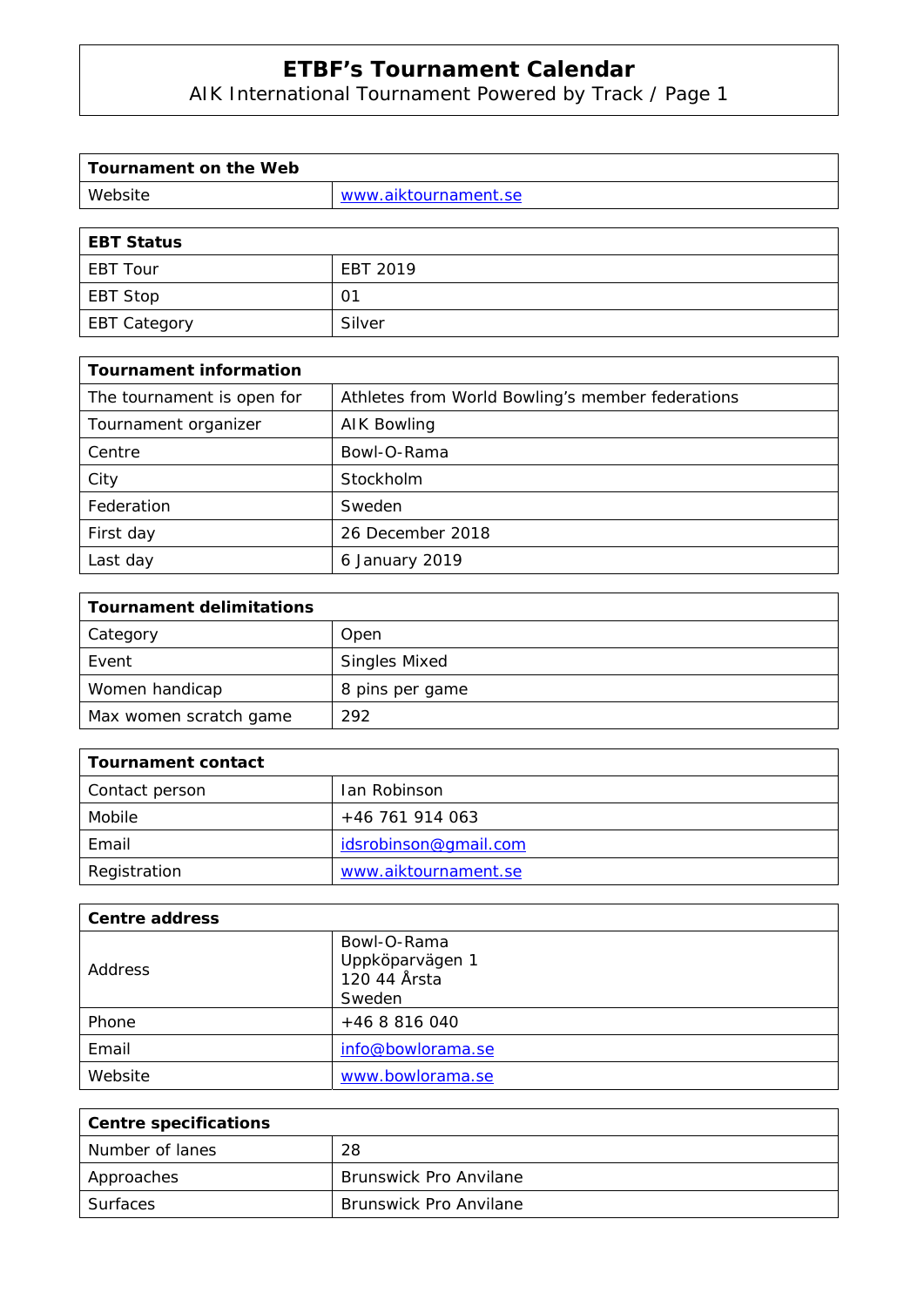AIK International Tournament Powered by Track / Page 2

| Pin decks          | Synthetic                             |
|--------------------|---------------------------------------|
| <b>Pin setters</b> | <b>Brunswick A2</b>                   |
| Pins               | <b>Brunswick Score King (Stripes)</b> |
| Score system       | <b>Viking Scoring</b>                 |

| <b>Dressing specifications</b> |                        |
|--------------------------------|------------------------|
| Oil machine                    | Kegel Flex & Kegel Ion |
| Oil                            | Kegel Prodigy          |
| Cleaner                        | Defence C              |
| Pattern prepared by            | Tournament staff       |
| Dressing done by               | Centre staff           |

| Prize money specifications |       |
|----------------------------|-------|
| l Prize fund status        | Fixed |
| Tax on prizes              | No    |

| Prize money expressed in SEK |                      |
|------------------------------|----------------------|
| <b>Position</b>              | <b>Singles Mixed</b> |
| Position 1                   | 60.000               |
| Position 2                   | 30.000               |
| Position 3                   | 20.000               |
| Position 4.                  | 18.000               |
| Position 5                   | 15.000               |
| Position 6                   | 13.000               |
| Position 7                   | 12.000               |
| Position 8                   | 11.000               |
| Position 9-10                | 9.000                |
| Position 11-12               | 8.500                |
| Position 13-14               | 8.000                |
| Position 15-16               | 7.500                |
| Position 17-32               | 6.000                |
| Position 33-56               | 5.000                |

| Prize money expressed in SEK |                      |
|------------------------------|----------------------|
| <b>Position</b>              | <b>B-Final Women</b> |
| Position 1                   | 3.000                |
| Position 2                   | 2.00C                |
| Position 3-4                 | 1.500                |
| Position 5-6                 |                      |

**Prize money expressed in SEK**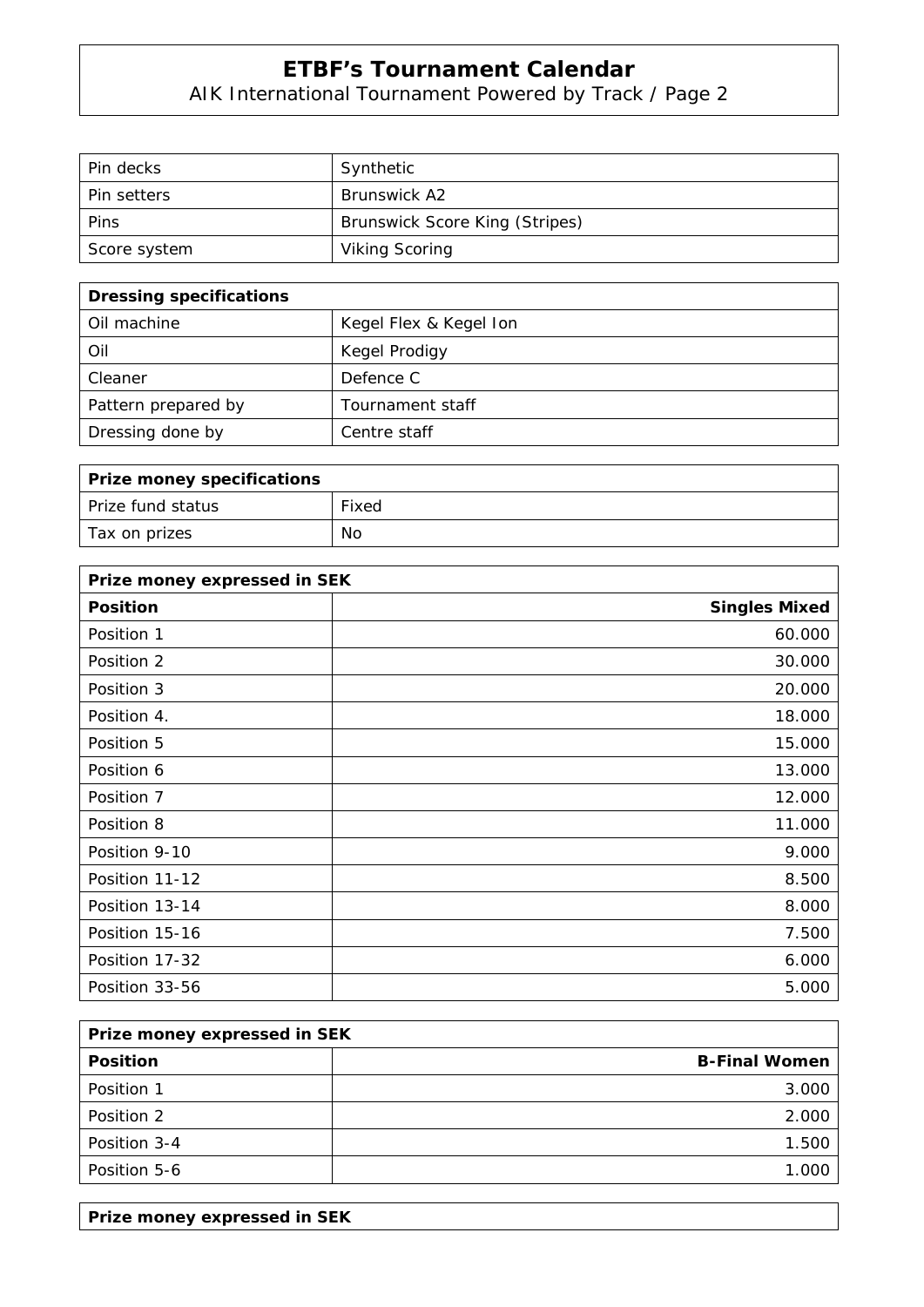AIK International Tournament Powered by Track / Page 3

| <b>Position</b> | <b>B-Final Seniors</b> |
|-----------------|------------------------|
| Position 1      | 3.000                  |
| Position 2      | 2.000                  |
| Position 3-4    | 1.500                  |
| Position 5-6    | 1.000                  |

| Prize money expressed in SEK |                        |  |  |
|------------------------------|------------------------|--|--|
| <b>Position</b>              | <b>B-Final Juniors</b> |  |  |
| Position 1                   | 3.000                  |  |  |
| Position 2                   | 2.00C                  |  |  |
| Position 3-4                 | 1.500                  |  |  |
| Position 5-6                 |                        |  |  |

| Prize money expressed in SEK |                                  |  |  |
|------------------------------|----------------------------------|--|--|
| <b>Position</b>              | <b>B-Final Below 200 Average</b> |  |  |
| Position 1                   | 3.000                            |  |  |
| Position 2                   | 2.000                            |  |  |
| Position 3-4                 | 1.500                            |  |  |
| Position 5-6                 | 1.000                            |  |  |
|                              |                                  |  |  |

#### **Total prize fund 501.000**

#### **Tournament format**

#### **Qualification**

6 games entries and re-entries

#### **Turbo definition**

Turbo G5 refers to the highest scores in game 5 Turbo G6 refers to the highest scores in game 6

#### **100 athletes are qualified from Category A-H as follows:**

#### **A: General qualification**

Athletes positioned 1-74 in the general qualification This qualification has the highest priority

#### **B: Early Bird**

Athletes positioned 1-4 in a separate standing for Squad 1-3, not qualified from A This qualification has the second highest priority

#### **C: Gateway Women**

Athletes positioned 1-4 in a separate standing for Women, not qualified from A-B

#### **D: Gateway Juniors**

Athletes positioned 1-4 in a separate standing for Juniors, not qualified from A-C Juniors are born 1998 or later

#### **E: Gateway Seniors**

Athletes positioned 1-4 in a separate standing for Seniors, not qualified from A- C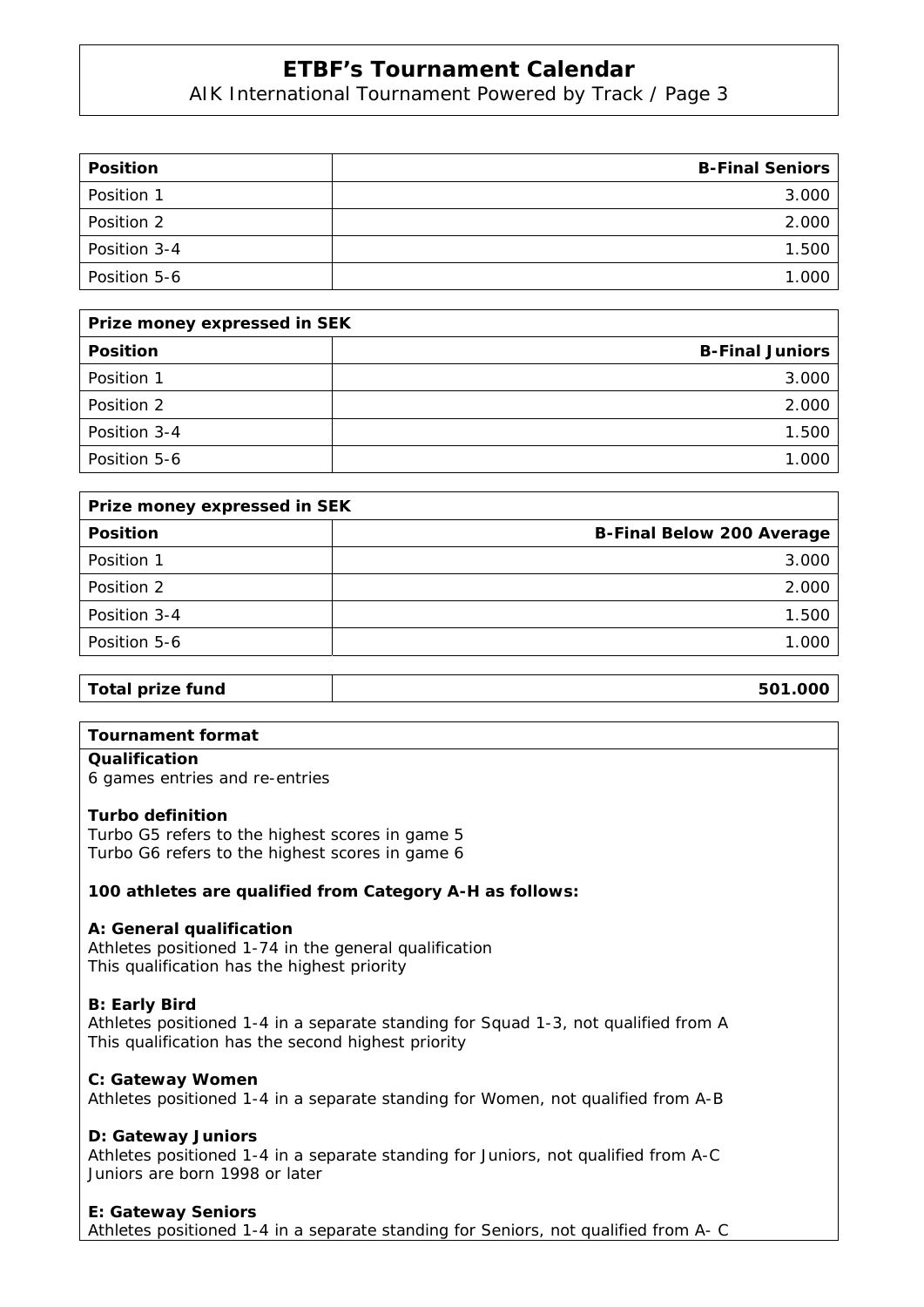AIK International Tournament Powered by Track / Page 4

Seniors are born 1969 or earlier

#### **F: Gateway Below 200 Average**

Athletes positioned 1-4 in a separate standing for athletes with an average below 200 Qualified athletes from this category cannot be qualified from A-E

The average of athletes with a membership in the Swedish Bowling Federation is known, while athletes with a membership in any other of World Bowling's member federations, who wants to be able to qualify from this category, must show proof of their average for instance printed at a license card or mentioned in a letter from their federation.

#### **G: Turbo Game 5**

The athlete positioned 1

- not positioned 1-38 in the general standing
- not qualified from B

The athletes positioned 2-3, not qualified from A- F

#### **H: Turbo Game 6**

The athlete positioned 1

- not positioned 1-38 in the general standing
- not qualified from B
- not qualified from G position 1

The athletes positioned 2-3, not qualified from A- G

#### **44/100 athletes are qualified to final steps as follows**

Athletes positioned 1-8 in the general standing are qualified for the Final Step 2 Athletes positioned 9-38 in the general standing are qualified for the Final Step 1 Athletes positioned 1-4 in the Early Bird Competition are qualified for the Final Step 1 The athlete positioned 1 in the Turbo G5 Competition is qualified for the Final Step 1 The athlete positioned 1 in the Turbo G6 Competition is qualified for the Final Step 1

All other 56 qualified athletes are qualified for the Semi Final

#### **Semi Final**

56 athletes will play 6 games starting from scratch Athletes positioned 1-12 are qualified for the final step 1 Athletes positioned 13-56 will be ranked 57-100

#### **Final Step 1**

48 athletes will play 6 games starting from scratch Athletes positioned 1-24 are qualified for the final step 2 Athletes positioned 25-48 will be ranked 33-56

#### **Final Step 2**

32 athletes will play 6 games starting from scratch Athletes positioned 1-16 are qualified for the final step 3 Athletes positioned 17-32 will be ranked 17-32

#### **Final Step 3**

16 athletes will play 4 games with the pin fall from step 2 carried forward Athletes positioned 1-8 are qualified for the final step 4 Athletes positioned 9-16 will be ranked 9-16

#### **Final step 4**

8 athletes will play 4 games with the pin fall from step 2+3 carried forward (14 games) Athletes positioned 1-3 are qualified for the final step 5 Athletes positioned 4-8 will be ranked 4-8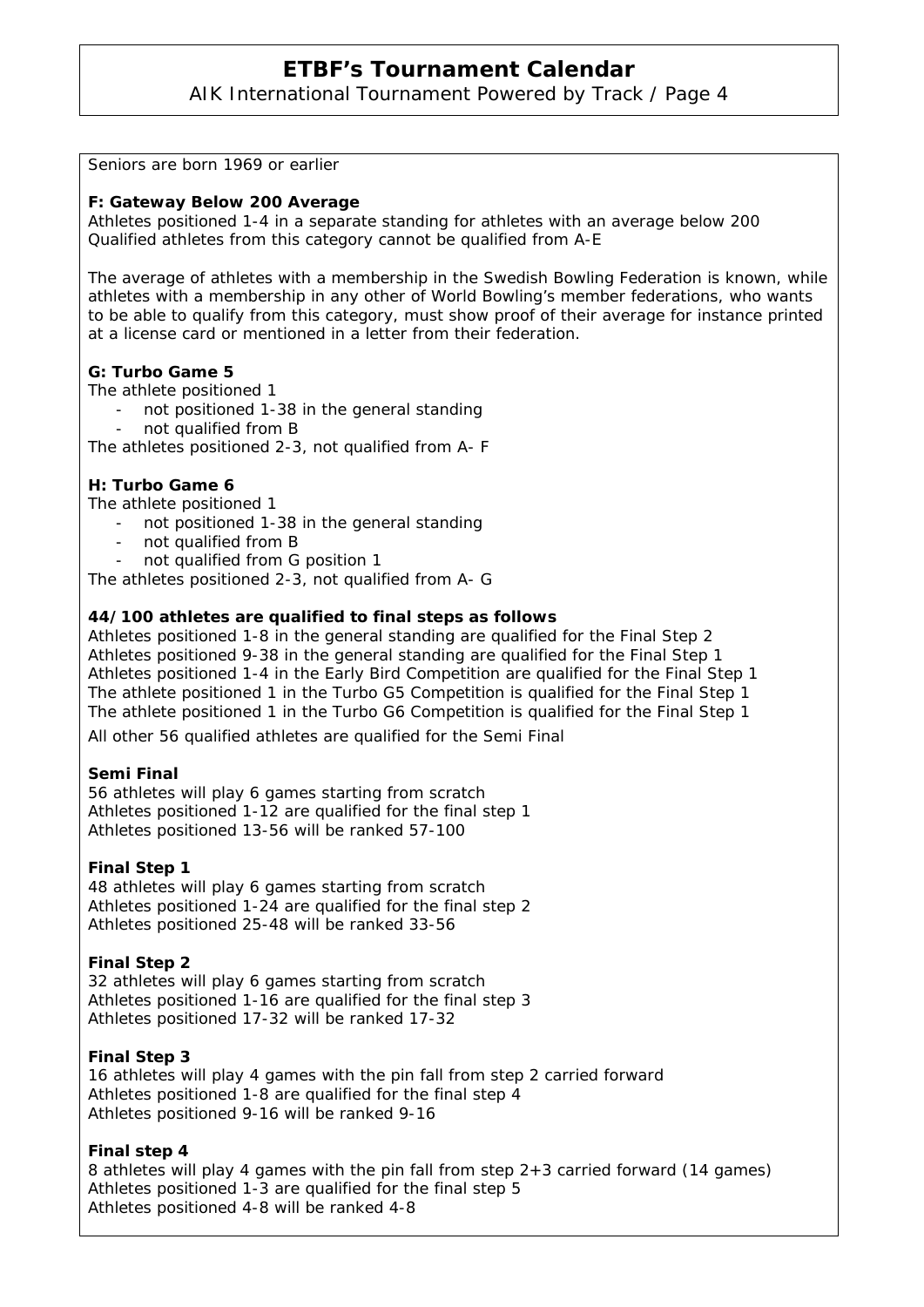### AIK International Tournament Powered by Track / Page 5

#### **Final Step 5**

There will be 2 one game stepladder matches, both starting from scratch References to positions is to positions after the final step 5

Stepladder match 1 The athlete positioned 3 vs. the athlete positioned 2 The looser of the match will be ranked 3

Stepladder match 2 The winner of Stepladder match 1 vs. the athlete positioned 1 The looser of the match will be ranked 2 The winner of the match will be ranked 1

#### **Four B Finals**

One final for the 6 highest positioned Women, not qualified for the Final Step 1 or 2 One final for the 6 highest positioned Seniors, not qualified for the Final Step 1 or 2 One final for the 6 highest positioned Juniors, not qualified for the Final Step 1 or 2 One final for the 6 highest positioned in the Below 200, not qualified for the Final Step 1 or 2

The order of qualification to these 4 finals is Women, Seniors, Juniors and Below 200 Average

The format of each final is the same: 5 one game round robin matches (no position round) 20 points bonus for a won game, 10 for a tied game

The winner of each B final will be the athlete with the highest score after 5 games including bonus

#### **Tournament tie rules**

#### **All Qualification competitions, excepts the Turbo**

The highest positioned athlete will be the athlete scoring the highest last game. If a tie still exists, the highest positioned athlete will be the athlete with the highest second last game etc.

#### **Turbo**

The highest positioned athlete will be the highest positioned athlete after the qualification.

#### **Final Step 1-4**

Ties influencing who will qualify for the next final step will be broken by playing a  $9<sup>th</sup>$  and 10<sup>th</sup> frame roll off, repeated until the tie is broken. In all other tie situations in step 1-4, a procedure similar to the procedure for the qualification competitions will be followed.

#### **Final Step 5**

In case of a tie in a match in the final step 5, a one ball roll off on a full set of pins will be played, repeated until the tie is broken.

#### **Four B Finals**

The highest positioned athlete will be the athlete scoring the highest last game. If a tie still exists, the highest positioned athlete will be the athlete with the highest second last game etc. The games compared are not including bonus points won in the matches

| Lane assignments and lane movements |                                                                                                                    |  |  |
|-------------------------------------|--------------------------------------------------------------------------------------------------------------------|--|--|
| Centre division                     | Athletes will bowl 3 games in each side of the centre in the<br>Qualification, the Semi Final and the Final Step 1 |  |  |
| Lane draws                          | Tournament Staff                                                                                                   |  |  |
| Athletes per pair in squads         | 3-4 players on a pair of lanes depending on squad sizes                                                            |  |  |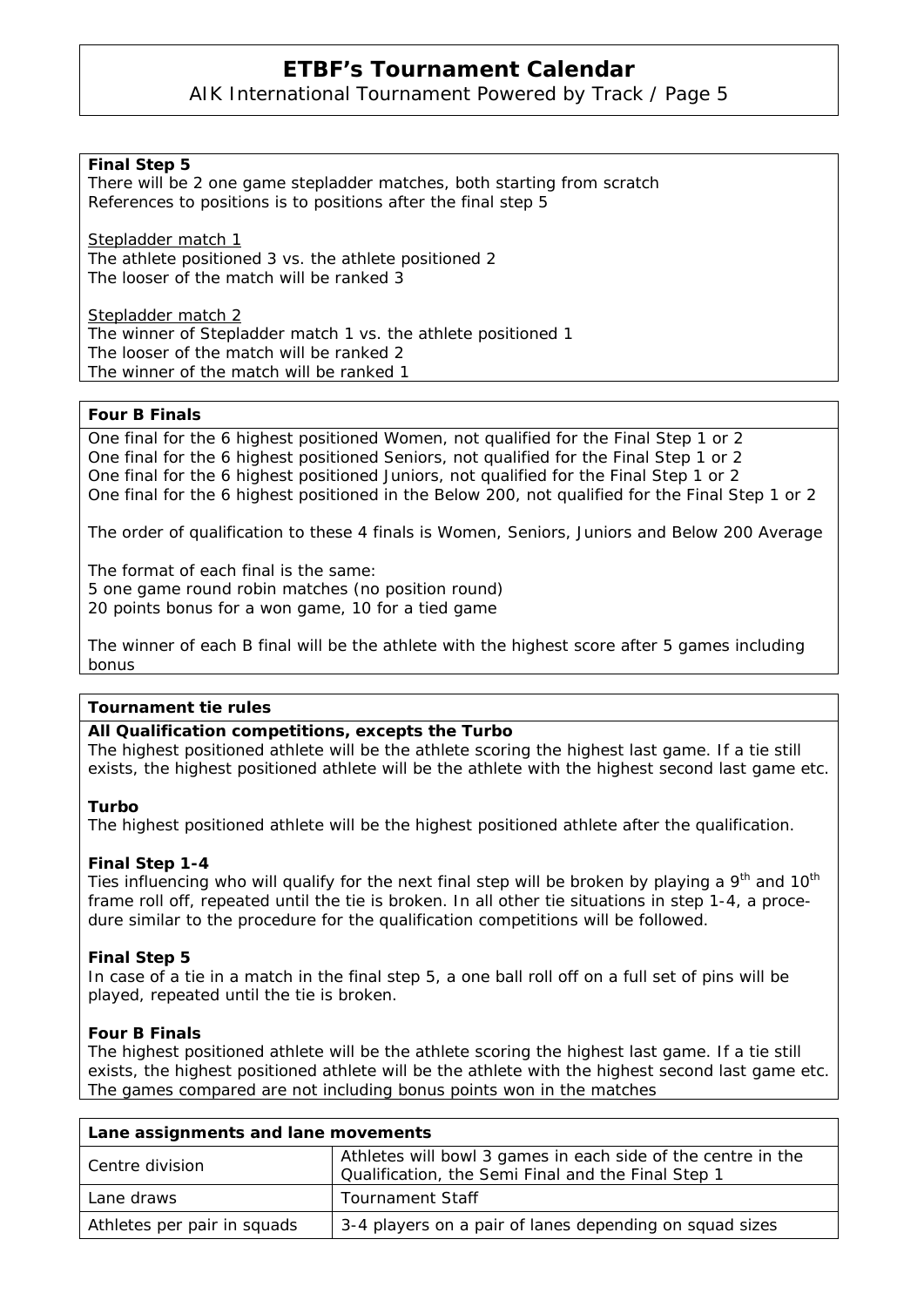# AIK International Tournament Powered by Track / Page 6

| Frequency of movement   | After each game                               |
|-------------------------|-----------------------------------------------|
| Movement method         | Right to right, left to left                  |
| Number of lanes to move | The cross will be posted at the lane monitors |

| <b>Booking policies</b>    |                                                                                                                                                       |
|----------------------------|-------------------------------------------------------------------------------------------------------------------------------------------------------|
| Booking restriction before | A maximum of three squads can be booked before the tour-<br>nament starts and maximum two of the bookings can be for<br>squads on Friday and Saturday |
| Booking restriction during | A player can keep a maximum of 2 non played entries                                                                                                   |
| Total number of bookings   | Unlimited                                                                                                                                             |
| Booking cancellations      | Possible; see cancellations rules at www.aiktournament.se                                                                                             |
| Registration deadline      | 30 minutes before scheduled squad times                                                                                                               |

| Qualification squads and fees in SEK |           |            |             |              |                  |          |
|--------------------------------------|-----------|------------|-------------|--------------|------------------|----------|
| Squad                                | Day       | Date       | <b>Time</b> | <b>Spots</b> | <b>Entry fee</b> | Re-entry |
| Squad 01                             | Wednesday | 26.12.2018 | 13.30       | 56           | 850              | 850      |
| Squad 02                             |           |            | 17.00       | 56           | 850              | 850      |
| Squad 03                             | Thursday  | 27.12.2018 | 18.00       | 56           | 850              | 850      |
| Squad 04                             | Friday    | 28.12.2018 | 18.00       | 56           | 500              | 500      |
| Squad 05                             | Saturday  |            | 11:00       | 56           | 500              | 500      |
| Squad 06                             |           | 29.12.2018 | 14:30       | 56           | 500              | 500      |
| Squad 07                             | Sunday    |            | 11.00       | 56           | 500              | 500      |
| Squad 08                             |           | 30.12.2018 | 14:30       | 56           | 500              | 500      |
| Squad 09                             | Tuesday   | 01.01.2019 | 14.30       | 56           | 500              | 500      |
| Squad 10                             |           |            | 18:00       | 56           | 500              | 500      |
| Squad 11                             |           | 02.01.2019 | 14.30       | 56           | 700              | 700      |
| Squad 12                             | Wednesday |            | 18.00       | 56           | 700              | 700      |
| Squad 13                             |           |            | 21.30       | 56           | 900              | 800      |
| Squad 14                             |           |            | 08.00       | 56           | 900              | 800      |
| Squad 15                             | Thursday  | 03.01.2019 | 11.30       | 56           | 1000             | 900      |
| Squad 16                             |           |            | 15.00       | 56           | 1.100            | 900      |
| Squad 17                             |           |            | 18.30       | 56           | 1.100            | 900      |
| Squad 18                             |           |            | 08.00       | 56           | 1.200            | 950      |
| Squad 19                             |           |            | 11.30       | 56           | 1.200            | 950      |
| Squad 20                             | Friday    | 04.01.2019 | 15.00       | 56           | 1.200            | 950      |
| Squad 21                             |           |            | 18.30       | 56           | 1.200            | 950      |
| Squad 22                             |           |            | 22.00       | 56           | 1.200            | 950      |
| Squad 23A                            |           | 05.01.2019 | 01.30       | 56           | 1.200            | 1000     |
| Squad 23                             |           |            | 08.00       | 56           | 1.200            | 1000     |
| Squad 24                             | Saturday  |            | 11.30       | 56           | 1.200            | 1000     |
| Squad 25                             |           |            | 15.00       | 56           | 1.200            | 1000     |